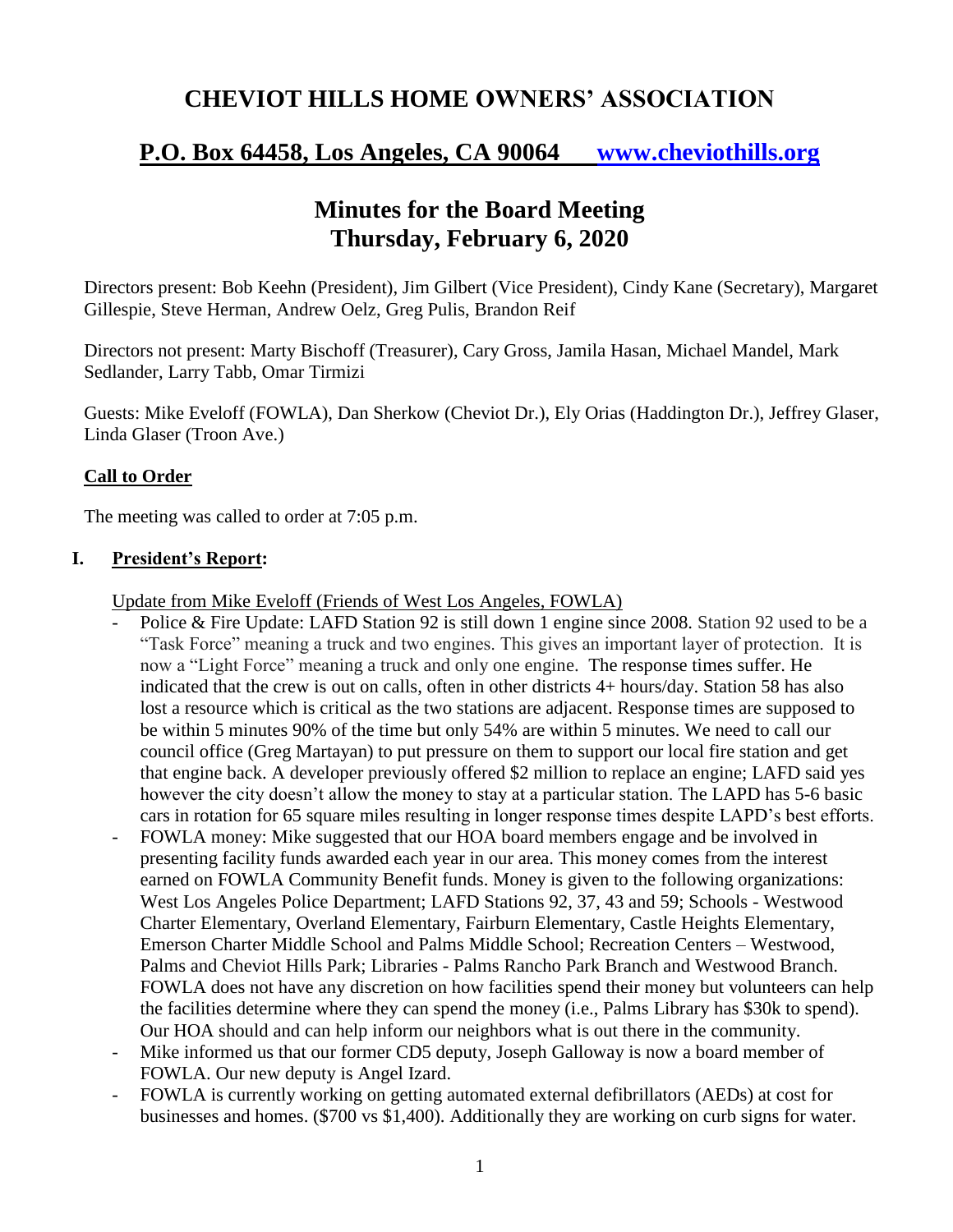In the event of a major disaster, LAFD needs to know where they can find water (i.e. swimming pools) to fight fires.

- QUIMBY ACT money Money is set aside each time a developer builds a large project. These fees are collected for park improvement within a 2 mile radius of the project. These fees are held by the Department of Recreation and Parks. He suggested that we ask our CD5 Deputy how much money is earmarked for Cheviot Hills Park. Perhaps this money can be used for park improvements.
- CCNTMP (Century City Neighborhood Traffic Mitigation Plan) money dedicated to reducing traffic congestion: Mike indicated that about \$900,000 is still sitting there in City of LA, Fund 47M. If it's not used there is a chance it could go back to the developer. On Motor Avenue there is a trip cap agreement with the city for the maximum car trips/hour. There is a great opportunity for our HOA to step up and do something.
- A. Approval of minutes for January The minutes were approved and will be posted on the website.
- B. Revised bylaws

Andrew drafted language to address accessory dwelling units as it relates to membership and voting rights. He sent it to Bob for distribution to the board.

- C. APS issues NDA, crime reports The crime report for January was shared with the board. Bob sent the updated NDA to APS. Vernon indicated he would sign it.
- D. Rancho Park gas flare update Bob indicated that there is a contract for inspections on the mayor's desk.
- E. Proposed cell tower/new cell equipment on Motor Avenue No current update – Jim stated that the FCC prohibits neighborhoods from objecting to the placement of equipment. He also indicated that our community prefers a decorative pole.
- F. Newsletter/Use of NYT article on Cheviot The mailing was effective. Marty indicated via email he is receiving dues envelopes. Guests present stated that the letter and article got their attention.
- G. Cheviot Medians

Jim stated that he sent the plans out to the board however Bob was the only one that received them. He will send them out again to the entire board.

H. Board resignation/vacancy

Cary Gross is resigning from the board. His husband, Mark is interested in stepping in to fill the position. A vacancy can be filled with a majority vote of the board. Bob has not heard back from either one. Steve indicated he would reach out to Cary or Mark.

I. Cheviot upzoning lobby activity California State Senators rejected SB50.